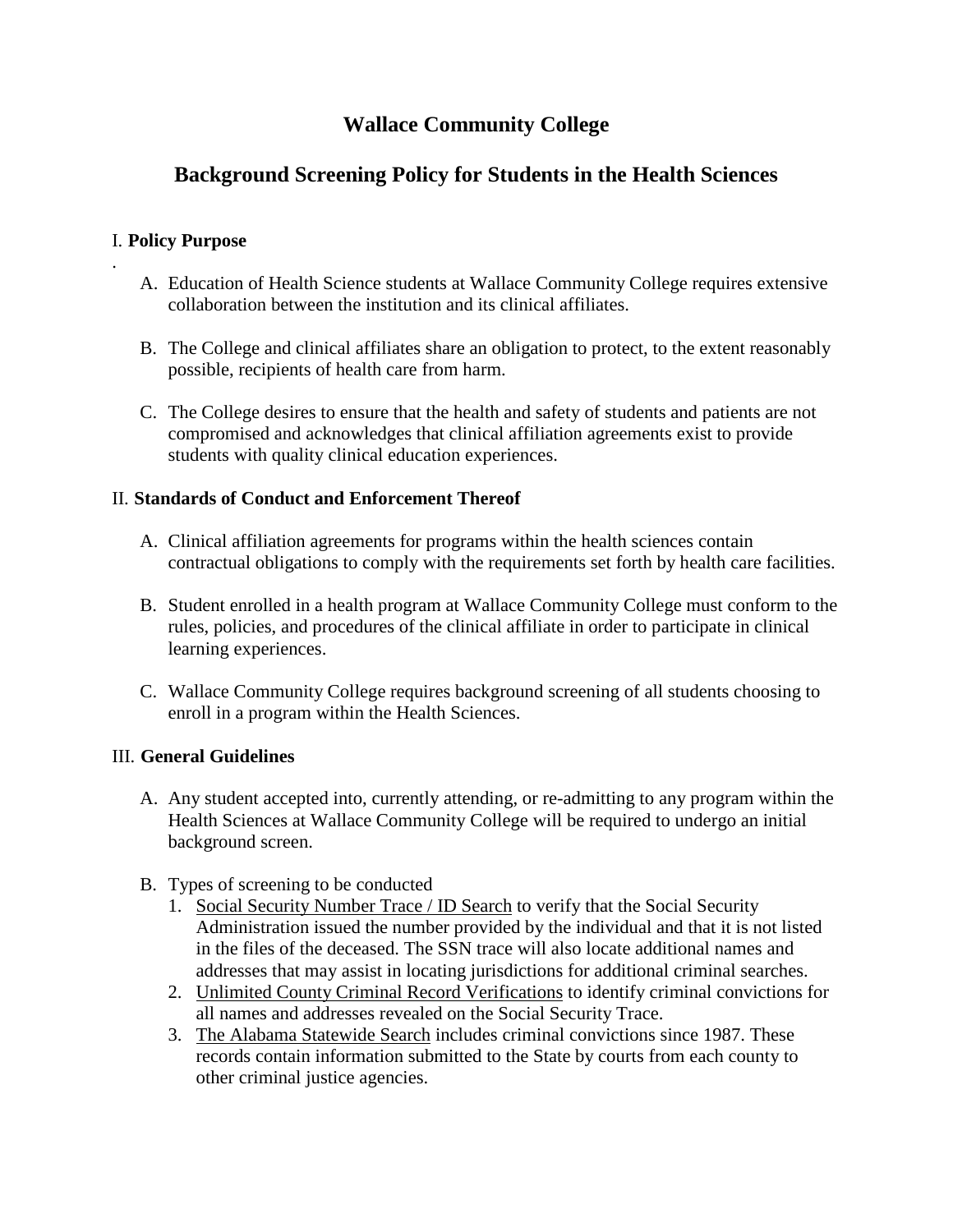- 4. FACIS (Fraud and Abuse Control Information System) Database Searches to identify adverse actions of individuals and entities in the health care field, including information on disciplinary actions ranging from exclusions and debarments to letters of reprimand and probation. Among others, searches include the OIG, GSA, OFAC and National Terrorist Watch List.
	- a) Office of the Inspector General (OIG) List of Excluded Individuals/Entities identifies those individuals who have committed offenses deeming them ineligible to care for patients receiving Medicare, Medicaid and other Federal health care benefits.
	- b) General Services Administration (GSA) Excluded Parties List Service identifies the List of Parties Excluded (EPLS) that identifies those excluded throughout the US Government from receiving Federal contracts and certain types of Federal financial/non-financial assistance/benefits.
	- c) Office of Foreign Assets Control (OFAC) List of Specially Designated Nationals (SDN) includes individuals associated with terrorism and Narcotics Trafficking.
	- d) National Terrorist Watch List contains names of international terrorism suspects and those of people who aid them.
- 5. National Sex Offender Public Registry, maintained by the U. S. Department of Justice, returns complete profiles of sex offenders, including their convictions.
- 6. Professional License, Certification, or Designation Verification confirms validity of professional license(s) claimed by an individual. Verification usually consists of license type, date of issuance, expiration date, current standing and existing restrictions, if any, on the license. Disciplinary actions or suspensions may also be disclosed based on availability from the licensing authority.

### IV. **Student Guidelines**

### A. Consent

- 1. Submission of all information disclosed in the process of requesting a background screening will be the responsibility of the student.
- 2. The *Disclosure & Authority to Release Information* form required in on-line creation of an account through the College-approved vendor must be signed by the student.
- 3. A *Background Screening Consent and Release Form* containing appropriate signatures must be submitted to and a copy kept on file in the applicable health program office student file.
- 4. An *Acknowledgement of Receipt of the Background Screening Policy for Students in the Health Sciences* form containing appropriate signatures must be submitted and a copy kept on file in the applicable health program student file.

### B. Procedure Policies

- 1. Background screens will be scheduled and conducted by a College-designated vendor in accordance with program specific admission deadlines and/or semester start dates. Background screens performed by any other vendor or agency will not be accepted.
- 2. Students reinstated to a health program after an absence from program coursework of one semester or more, will be required to submit a screening update to the Collegeapproved vendor.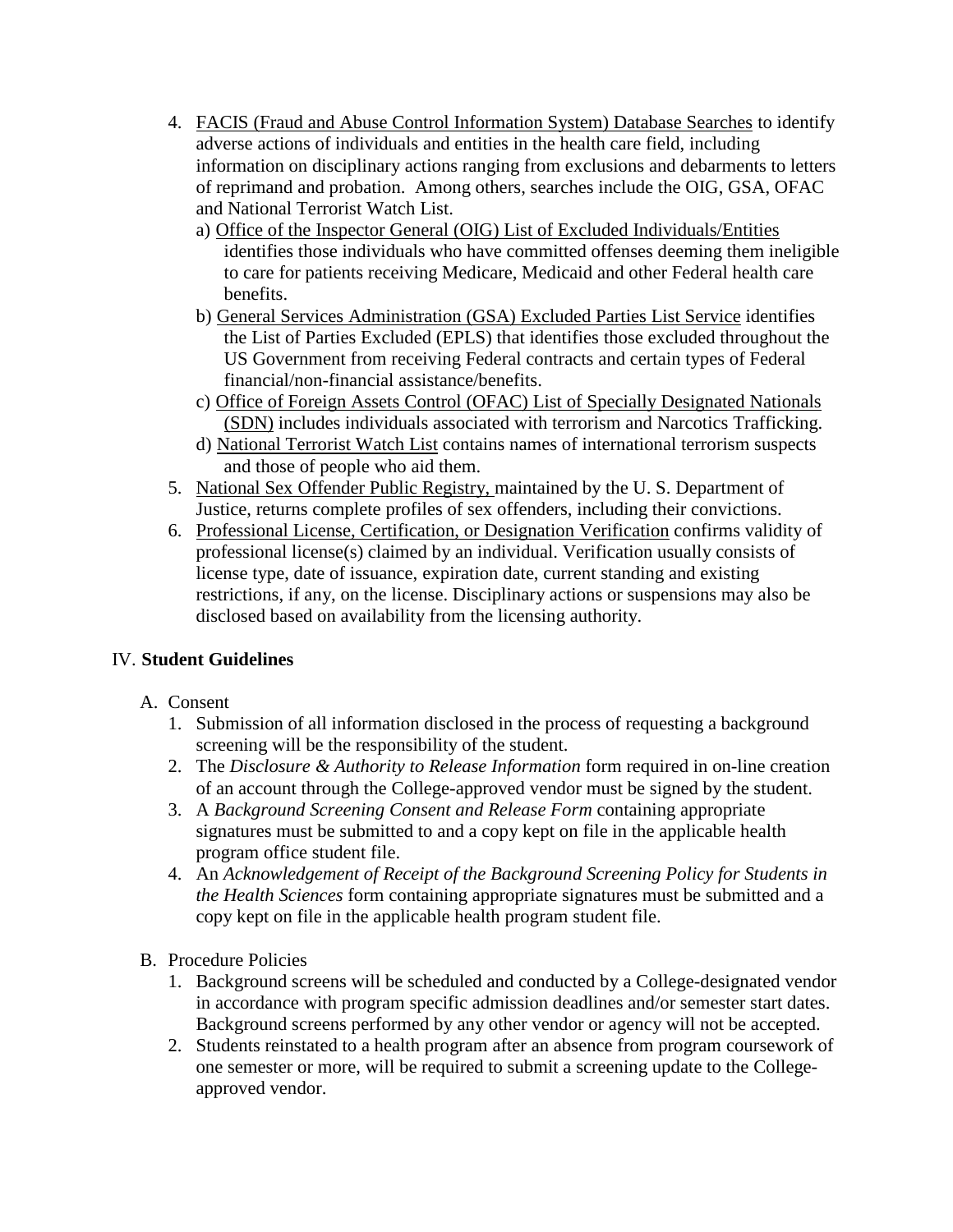- 3. All expenses associated with background screening, whether initial screens or updates, are the responsibility of the student.
	- a) Any applications of financial aid resources must follow aid-specific guidelines approved by the provider.
	- b) Any expenses not applicable to financial aid resources must be provided by the student.
- 4. Failure to complete the background screen by the published deadline and/or refusing to sign the consent, disclosure, and/or release authorization form(s) will prohibit a student from attending health program courses.
	- a) The student will be advised to officially withdraw from registration in any courses within the applicable health program prefix.
	- b) If the student does not officially withdraw, applicable procedures will be applied, including the use of a "never attend (NA)," "cease to attend (CA)," or "withdrawal failing (WF)" designation.
- 5. A student who experiences extenuating circumstances that prohibit completion of the background screen by the deadline should contact the Associate Dean, Health Sciences. In the event that a student is allowed to proceed with background screening beyond the designated deadline, he/she will not be allowed to attend any clinical experiences until the full background screen process is completed.

## V. **Results**

- A. Results of background screening are confidential and will be released only to the individual student and to the approved College designee.
- B. If required by affiliate contracts, clinical affiliates will be provided with a copy of negative results for students assigned to the specific agency.
- C. Receipt of a positive background screening report will require further review by the College designee and appointed affiliate representatives.
	- 1. Background screens which could render a student ineligible to obtain clinical learning experiences include, but are not limited to:
		- a) Certain convictions or criminal charges which could jeopardize the health and safety of patients.
			- (1) Crimes against the person, such as battery or assault
			- (2) Crimes based on dishonesty or untruthfulness, such as theft or embezzlement
			- (3) Drug or substance abuse-related crimes, including but not limited to, use, manufacture, distribution, possession, and/or purchase of illegal substances.
		- b) Sanctions or debarment.
		- c) Felony or repeated misdemeanor activity.
		- d) Office of the Inspector General violations including inclusion of ones name on an excluded party list.
		- e) Other crimes as deemed ineligible by appointed affiliate representatives
	- 2. In the event of a positive background screen, the student will be notified of the results by the College designee and the screening vendor.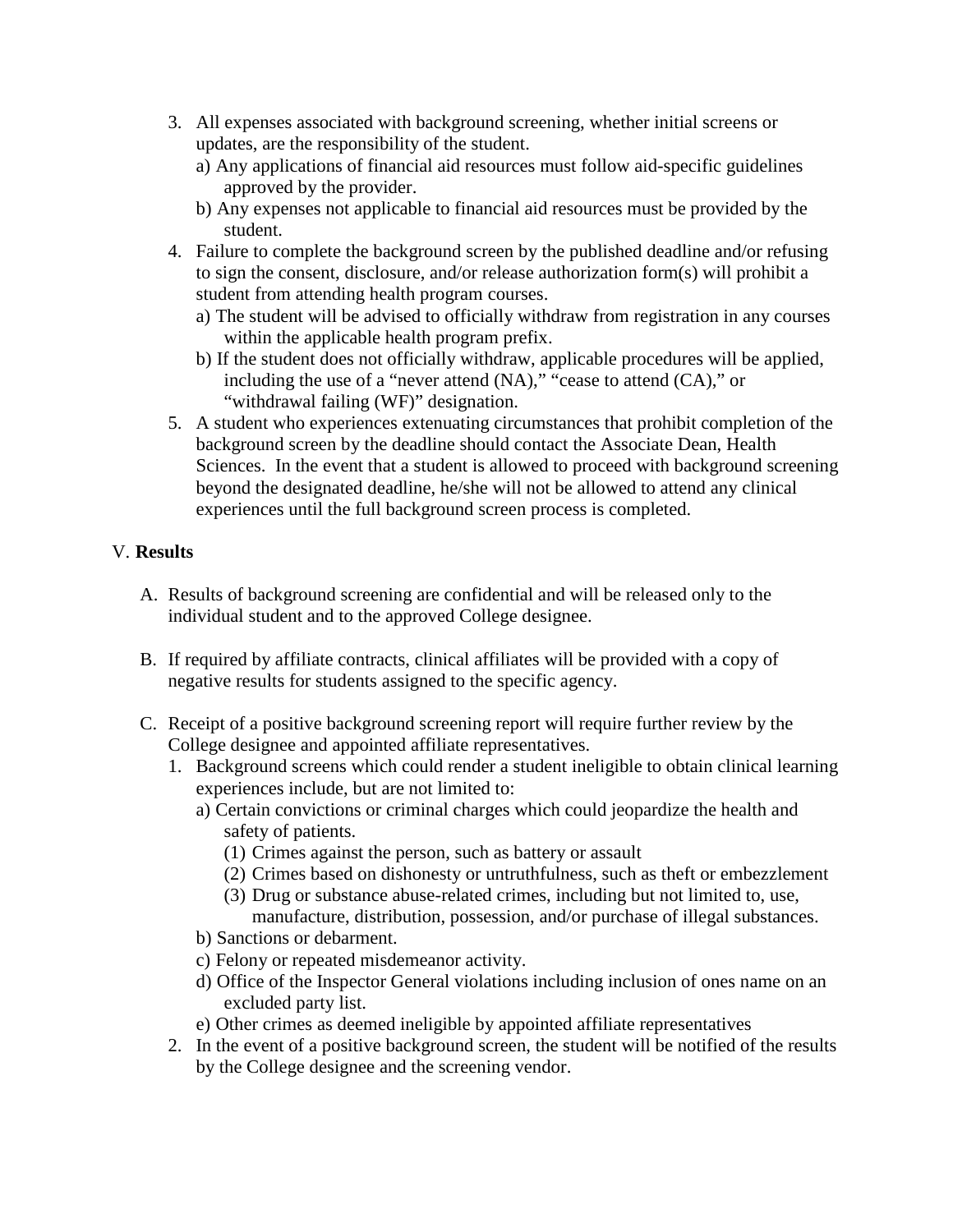- 3. Students will be provided an opportunity to challenge the accuracy of reported findings through the Adverse Action process provided by the College-approved vendor.
- 4. Students with a positive background screen will not be allowed to participate in clinical assignments pending resolution of the background finding.
- 5. Students who are unable to resolve positive background findings will not be allowed to continue in a health program at Wallace Community College. The student will be advised by the College designee as to their future eligibility for program re-entry and the mechanisms for readmission application to a health program.
	- (1) The student will be advised to officially withdraw from registration in any courses within the applicable health program prefix.
	- (2) If the student does not officially withdraw, applicable procedures will be applied, including the use of a "never attend (NA)," "cease to attend (CA)," or "withdrawal failing (WF)" designation.
- D. Background screening results will be securely filed in the office of the College designee.
- E. Any conditions associated with positive background screens, which, upon review by designated clinical affiliate representatives are deemed allowable, may still have licensure implications upon graduation from a health program.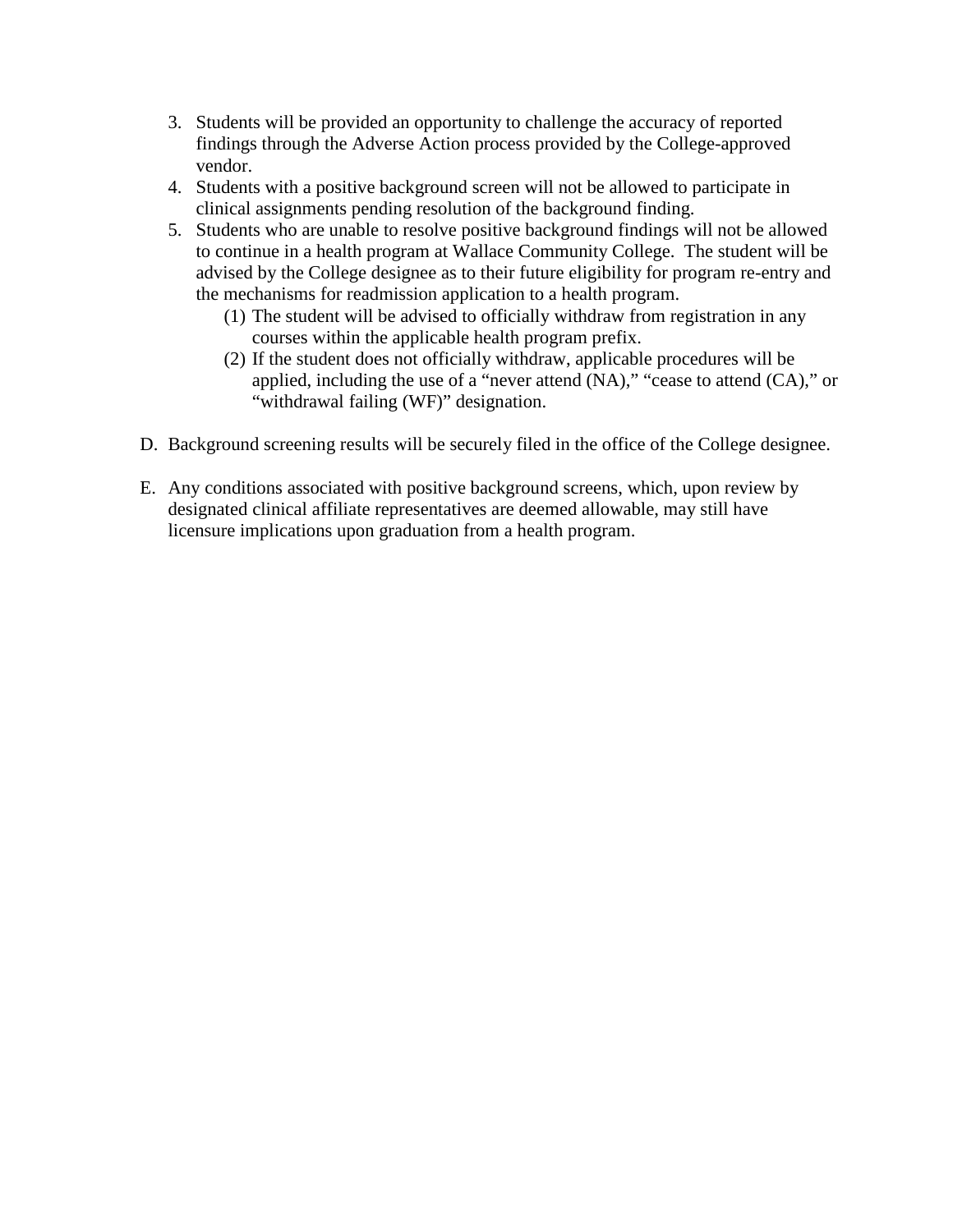## **Background Screening Consent and Release Form**

I have received and carefully read the *Background Screening Policy for Students in the Health Sciences*. I understand that compliance with the background screening policy is a requirement to complete my admission to and/or maintain enrollment in a health care program at Wallace Community College.

By signing this document, I am indicating that I have read and understand Wallace Community College's *Background Screening Policy for Students in the Health Sciences*. My signature also indicates my agreement to complete the requirement and to submit required information to the approved screening vendor. I understand that my enrollment in health program courses is conditional to the provision of negative findings or facility approval upon circumstantial review. In the event of positive findings on my background screen and follow-up denial of access to or declared ineligibility to continue in clinical learning experiences, further attendance in health program courses will not be allowed. I will be offered the opportunity to withdraw from all courses in my health program for which I am enrolled. My failure to withdraw as directed will result in the assignment of the appropriate course grade, whether NA, CA, or WF.

A copy of this signed and dated document will constitute my consent to abide by the College's Background Screening Policy. Upon submission of my personal information to the approved screening vendor, I also consent to approve the release of the original screening results to the approved College designee. A copy of this signed and dated document, along with approval during the information submission process, will constitute my consent for the College to release the results of my background screen to the clinical affiliate(s)' specifically designated person(s). I agree to hold harmless the College and its officers, agents, and employees from and against any harm, claim, suit, or cause of action, which may occur as a direct or indirect result of the background screen or release of the results to the College and/or the clinical affiliates. I understand that should any legal action be taken as a result of the background screen, that confidentiality can no longer be maintained.

I agree to abide by the aforementioned policy. I acknowledge that my signing of this consent and release form is a voluntary act on my part and that I have not been coerced into signing this document. I hereby acknowledge that I will authorize the College's contracted agents to procure a background screen on me. I further understand this signed consent hereby authorizes the College's contracted agents to conduct necessary and/or periodic background screens and/or updates as required by contractual agreements with clinical affiliates.

\_\_\_\_\_\_\_\_\_\_\_\_\_\_\_\_\_\_\_\_\_\_\_\_\_\_\_\_\_\_\_\_\_\_ \_\_\_\_\_\_\_\_\_\_\_\_\_\_\_\_\_\_\_\_\_\_\_\_\_\_\_\_\_\_\_\_\_\_\_\_

\_\_\_\_\_\_\_\_\_\_\_\_\_\_\_\_\_\_\_\_\_\_\_\_\_\_\_\_\_\_\_\_\_\_ \_\_\_\_\_\_\_\_\_\_\_\_\_\_\_\_\_\_\_\_\_\_\_\_\_\_\_\_\_\_\_\_\_\_\_\_

\_\_\_\_\_\_\_\_\_\_\_\_\_\_\_\_\_\_\_\_\_\_\_\_\_\_\_\_\_\_\_\_\_\_ \_\_\_\_\_\_\_\_\_\_\_\_\_\_\_\_\_\_\_\_\_\_\_\_\_\_\_\_\_\_\_\_\_\_\_\_

Student Signature Witness Signature

Student's Printed Name Witness' Printed Name